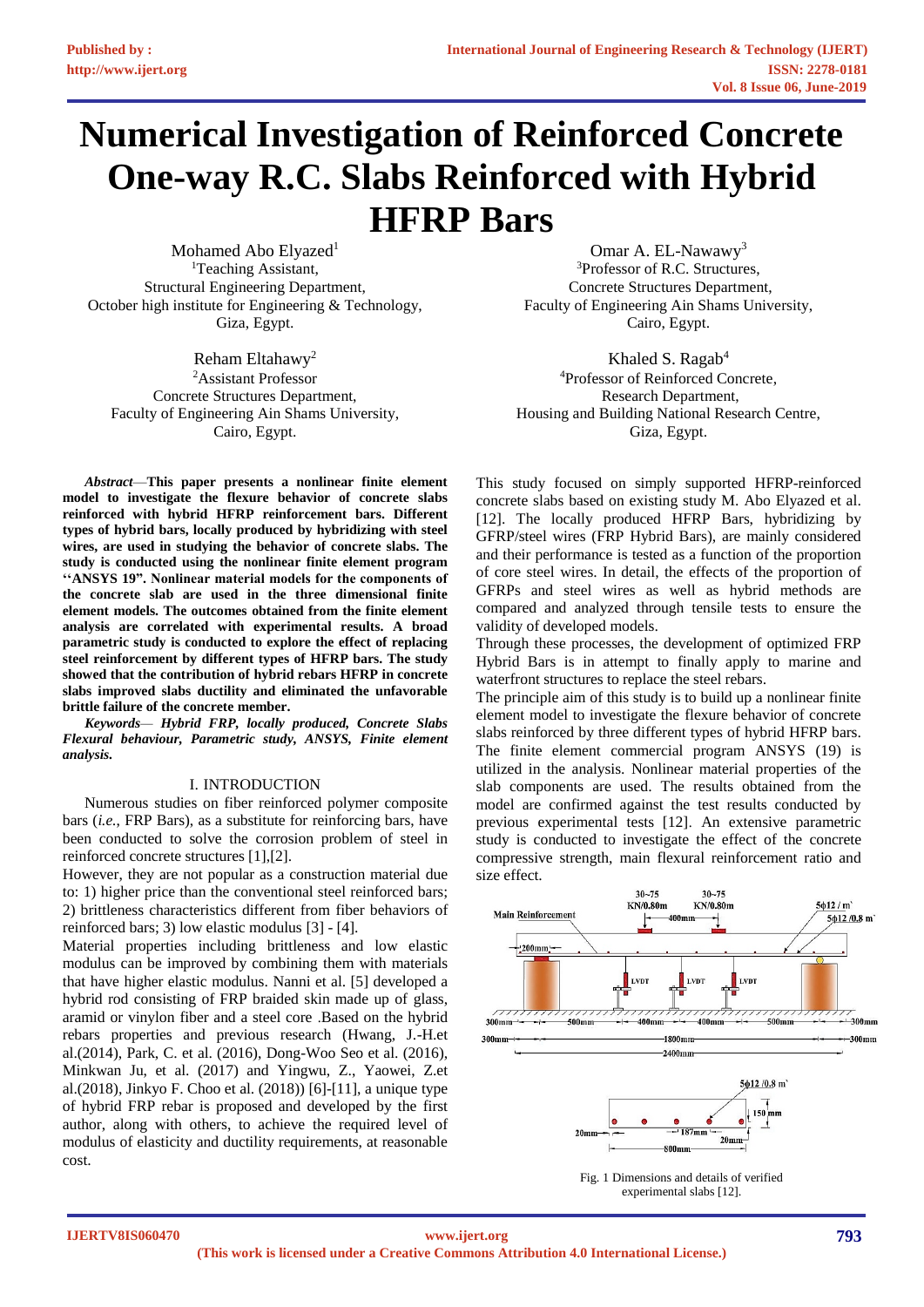## *A.General*

In order to accurately simulate and actual flexure behavior of the concerned slab, all its components; concrete slab, reinforcement bars; have to be modeled properly. Meanwhile, choosing the element types and mesh size are important as well in building the model to provide accurate results with reasonable computational time.

Recent experimental tests on concrete slab reinforced with GFRP, steel and HFRP [12] are used to verify the developed finite element model.

The overall length of tested slabs [12] is 2400 mm. The slabs are simply supported with a rectangular cross-section of 800 mm width and 150 mm depth. A four-point static loading technique is utilized to examine the simply supported slab with a span of 1800 mm, as detailed in Fig. 1. The dimensions and material properties of the verified specimens are summarized in Table 1.

#### *B.Element type modeling*

Three dimensional non-linear finite element analysis is conducted to simulate the flexural behavior of concrete slabs reinforced with the new developed HFRP bars. The commercially available finite element analysis software package, ANSYS (ANSYS release 19.0), is used in this process. The load-deflection curve is considered the key aspect in studying the hybrid slabs behavior as it involves response parameters including slab ultimate loads, first cracking load, and maximum deflection. Therefore, correlating the load-deflection relationships of the analytical results with that of the experimental ones is considered an effective mean to verify the proposed model. The load condition and boundary condition for conventional and hybrid slabs are same and it is shown in the Fig. 2 .

A linear isotropic material model is used to represent the concrete. This material is known as quasi brittle material and has different behaviour in compression and tension. In this present study Solid 65 element is used to model the concrete. This element has eight nodes having three degrees of freedom at each node, i.e. translations in the nodal X, Y and Z directions respectively and the element is capable of cracking and crushing in three orthogonal directions .

A multi-linear isotropic material model is used to represent steel reinforcement and a multi-linear orthotropic material

model is used to represent hybrid reinforcement. A link 180 element is employed to model the reinforcement. It is two node elements and each node has three degrees of freedom.

Translations are in the nodal X, Y and Z directions. This element is also capable of undergoing plastic deformation. The stress strain curve for reinforcement is obtained from bars tested in tension. The properties of hybrid bars are obtained from the experimental results.



Fig. 2 A typical figure of the 3-D FE mesh

### *C. Material modeling*

The material properties of the pre-tested specimens are detailed in Table 1. For all slab models, the Poisson's ratio of concrete is taken 0.2 and the ultimate strain of the concrete at failure is taken as 0.0035. A multilinear isotropic stress-strain relation is used for modeling concrete material in compression. This relationship consists of two portions. The first portion is

an ascending curve represented by the numerical expressions (Desayi and Krishnam 1964); Eqs. (1) and (2), [14] along with (Gere and Timoshenko 1997) Eq. (3) [15]. The curve starts at zero stress and zero strain toward a value of 0.3fc, calculated from Eq. (3), Fig.3. The remaining points of the ascending curve are obtained from Eq. (1). The strain at ultimate stress of concrete is calculated via Eq. (2). A bilinear relationship is used to represent the stress-strain curve of the steel and hybrid HFRP reinforcement while a linear elastic behavior is used for the GFRP rebars.

The Poisson's ratio is assumed to be 0.3 for steel reinforcement, 0.25 for HFRP and 0.2 for GFRP. For loading plates, the stress-strain relation is considered linear. Table 2 shows the material properties of the experimental database for different materials used.

Table **1** Designation of verified slabs [12]

| Slab<br>Notation | Slabs dimensions   |                    | Effective         | Reinforcement Rebar type                             |           |                           | Elastic          |                    | Concrete                        |
|------------------|--------------------|--------------------|-------------------|------------------------------------------------------|-----------|---------------------------|------------------|--------------------|---------------------------------|
|                  | Width,<br>$b$ (mm) | Depth,<br>$t$ (mm) | Span,<br>$L$ (mm) | Type<br><b>Bottom</b><br>οt<br>reinforcements<br>bar |           | Tensile Strength<br>(MPa) | Modulus<br>(MPa) | Ultimate<br>Strain | properties<br><b>Fcu</b><br>MPa |
| $S-S$            | 800                | 150                | 1800              | Steel                                                | 5012/0.8m | 650.44                    | 200              | 0.032              | 40                              |
| $S-G$ (REF)      | 800                | 150                | 1800              | GFRP                                                 | 5012/0.8m | 575.22                    | 41               | 0.0157             | 39                              |
| $S-H-A$          | 800                | 150                | 1800              | HFRP $(A)$                                           | 5012/0.8m | 299.12                    | 42.5             | 0.011              | 35                              |
| $S-H-B$          | 800                | 150                | 1800              | HFRP(B)                                              | 5012/0.8m | 330.97                    | 46.53            | 0.012              | 36                              |
| $S-H-C$          | 800                | 150                | 1800              | HFRP(C)                                              | 5012/0.8m | 442.48                    | 51               | 0.01               | 37                              |

**IJERTV8IS060470**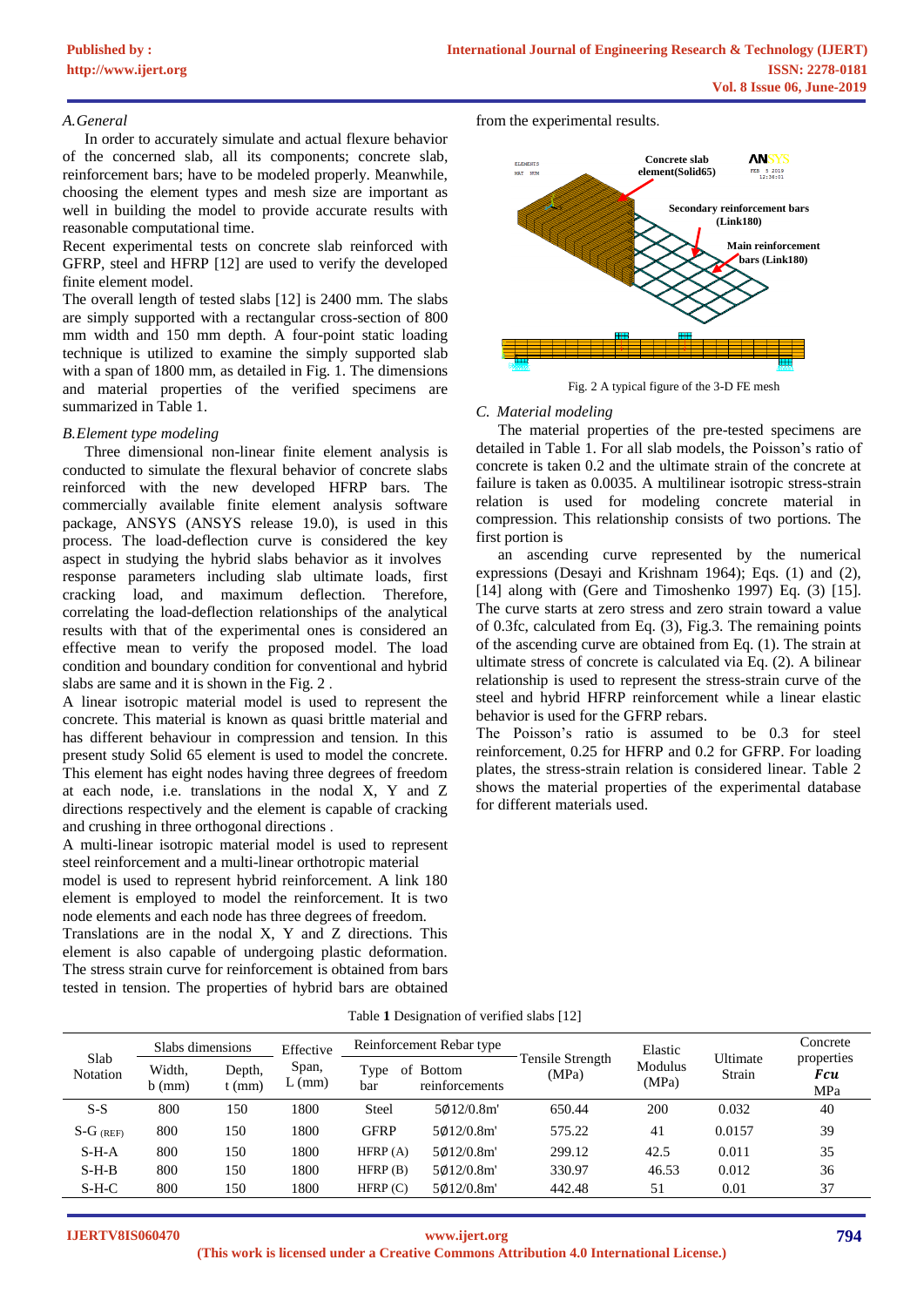$$
f = \frac{E_c \varepsilon}{\left[1 + \left(\frac{\varepsilon}{\varepsilon_0}\right)^2\right]}
$$
 (1)

$$
\varepsilon_0 = \frac{2f_c}{E_c} \tag{2}
$$

$$
E_c = \frac{f}{\varepsilon} \tag{3}
$$



Fig. 3 Simplified compressive uniaxial stress-strain curve for concrete

| Table 2 Material properties of the experimental database |  |  |  |
|----------------------------------------------------------|--|--|--|
|----------------------------------------------------------|--|--|--|

| $(1)$ Concrete                      |                                          |
|-------------------------------------|------------------------------------------|
| Concrete strength $(f_c)$           | 40,33,32,30 and 38<br>MPa ,respectively. |
| Young modulus of elasticity $(E_c)$ | 24149 to 26587 GPa                       |
| Poison's ratio $(y)$                | 0.2                                      |
| $(2)$ Steel                         |                                          |
| Maximum tensile strength $(f_t)$    | 600 MPa                                  |
| Young modulus of elasticity $(E_t)$ | 2e <sub>5</sub>                          |
| Poison's ratio $(y)$                | 0.3                                      |
| $(3)$ GFRP                          |                                          |
| Young modulus of elasticity $(E_t)$ | 55.3 GPa                                 |
| Poison's ratio $(y)$                | 0.2                                      |
| $(4) HFRP-A$                        |                                          |
| Maximum tensile strength $(f_t)$    | 300 MPa                                  |
| Young modulus of elasticity $(E_t)$ | 42.5 GPa                                 |
| Poison's ratio $(y)$                | 0.25                                     |
| $(5) HFRP-B$                        |                                          |
| Maximum tensile strength $(f_t)$    | 331 MPa                                  |
| Young modulus of elasticity $(E_t)$ | 46 GPa                                   |
| Poison's ratio $(y)$                | 0.25                                     |
| $(6)$ HFRP-C                        |                                          |
| Maximum tensile strength $(f_t)$    | 575.22 MPa                               |
|                                     |                                          |
| Young modulus of elasticity $(E_t)$ | 54 GPa                                   |
| Poison's ratio $(y)$                | 0.25                                     |

## *D. Boundary conditions and load application*

Following the testing procedures conducted in the experimental data base [12], simply supported boundary conditions are applied at the position of edge support, as shown in Fig. 2. The load is applied in small increments to avoid non-convergence problems. This is achieved with the aid of the load steps and sub-steps. Cracking and crushing of concrete elements are monitored during the loading steps. The load is applied until failure in all slabs.

# *E.Verification of finite element model*

To validate the finite element model, a comparison is held among available pre-tested slabs and the finite element results. For all the slabs, flexural cracks appeared when the concrete's tensile strength is reached and, consequently, the cracking moment is reached in the pure bending zone. Cracks are observed at the tension zone within and near the constant moment region.

A comparison of the analytical with experimental ultimate loads of the test specimens are given in details elsewhere [12]. The ratio of the analytical to experimental ultimate load for the slabs ranged between 0.94 and 1.12, with a mean value of 1.088 and a C.O.V of 8.49%. Implicitly, the analysis reflected the significance of test parameters investigated on the load-carrying capacity. Also, the ratio of the analytical to experimental ultimate deflection for the slabs ranged between 0.64 and 0.91, for which the standard deviation is 0.167 mm and the coefficient of variation is 11.3%.

The results of the proposed 3-D nonlinear finite element model correlated with the experimental results fairly well and the finite element model proposed is capable of capturing the flexural behavior of slabs reinforced with HFRP bars.



Fig. 4 Typical stress-strain curves for Steel , GFRP and HFRP

# III. PARAMETRIC STUDY

A parametric study through the parametric study database, displayed in Table 3 is analyzed using ANSYS software. A total of seven concrete slabs are analyzed in the current parametric study. The verified model is used in analyzing slabs in closed in the parametric study database, examining the following variables:

- a) Concrete compressive strength ;
- b) Main flexural reinforcement ratio;
- C) Size effect.

Dimensions, loading pattern and material properties followed exactly the experimental work. The studied slabs are divided into three groups with different hybrid reinforcement, as detailed in Table 3.

The main objective of the parametric study is to investigate different parameter affecting the flexural behavior of HFRP reinforced concrete sections. In particular, the influence of different parameters on the load capacity, deflection response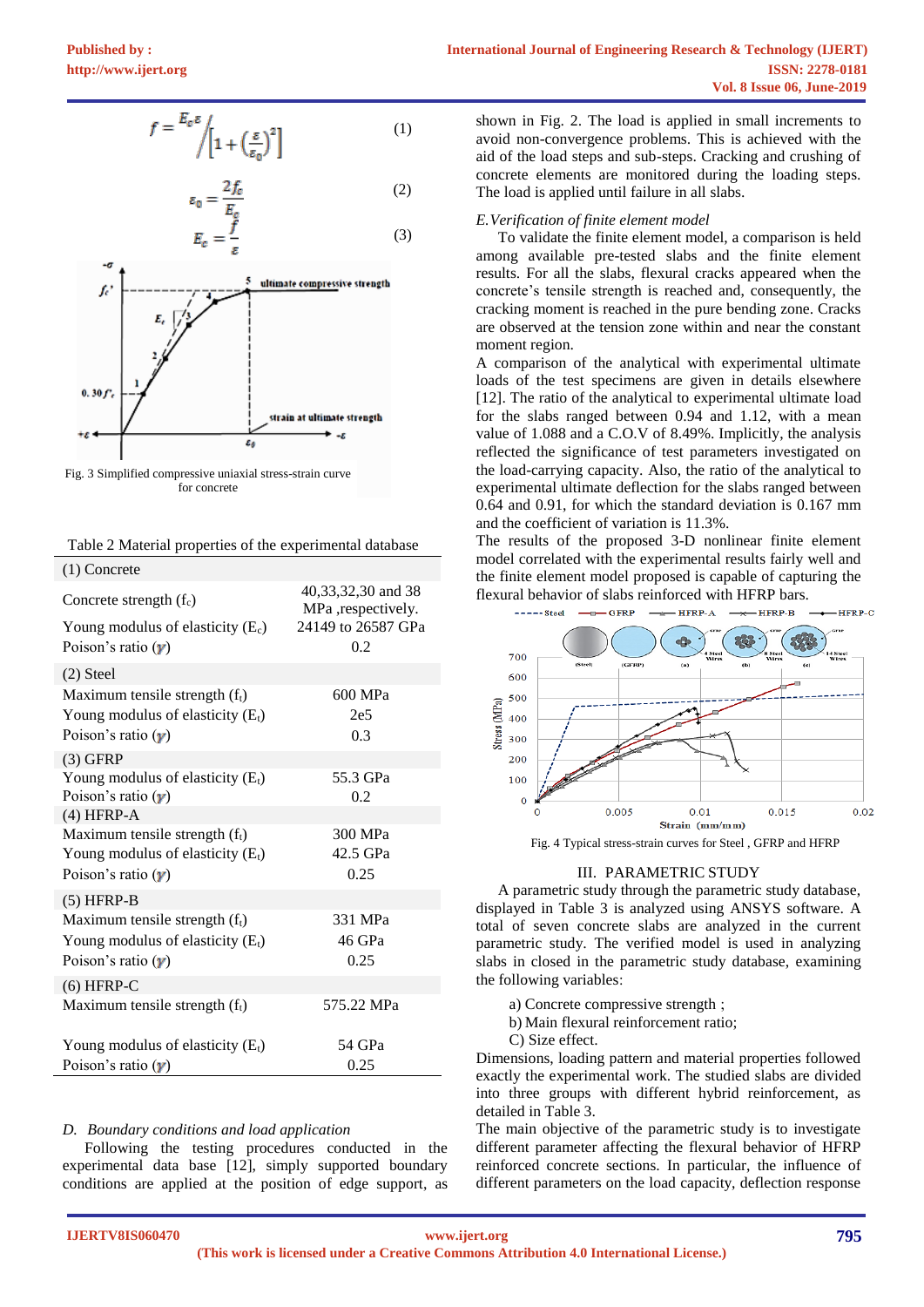at failure of HFRP reinforced sections has been developed using the non-linear FE software, ANSYS, as presented in the next section.

# *A.Parametric Study Database Analysis and Results*

The FE predicted failure loads, mid-span deflections, and the maximum HFRP longitudinal strains for the parametric study database are displayed in Table 3 and Fig. 5 to Fig.7.



Fig.5 Deflected profile of Hybrid one way  $SHCC<sub>1</sub>$  slab



| <b>Slab</b><br>series | <b>Model</b>      | <b>Parametric</b><br>study           | <b>Slab</b><br>section<br>t x b<br>(mm <sup>2</sup> ) | Main<br>Reinforcement |               | $\mathbf{F}_{\mathrm{cu}}$ | $P_{u}$          | Δ     | Reinforcement              |                        |                            |
|-----------------------|-------------------|--------------------------------------|-------------------------------------------------------|-----------------------|---------------|----------------------------|------------------|-------|----------------------------|------------------------|----------------------------|
|                       |                   |                                      |                                                       | No.                   | <b>Type</b>   | <b>MPa</b>                 | (ANSYS)<br>kN/m' | mm    | $F_{\rm fu}$<br><b>MPa</b> | $\varepsilon_{\rm fu}$ | Failure mode               |
| Control               | <b>SS</b>         |                                      | 150<br>X<br>800                                       | 5012                  | <b>Steel</b>  | 38                         | 120              | 36.9  | 490.2                      | 0.00614                | Flexural-Tension           |
| slabs                 | SG                | Reference                            |                                                       | 5012                  | <b>GFRP</b>   | 38                         | 88.5             | 25.4  | 446.6                      | 0.0081                 | Combined shear and flexure |
| Ref[12]               | <b>SHC</b>        |                                      |                                                       | 5012                  | <b>HFRP-C</b> | 38                         | 80               | 36.3  | 480.2                      | 0.009                  | Combined shear and flexure |
| $\mathbf{I}$          | SHCC <sub>1</sub> | Concrete<br>Compressive<br>Strength, | 150<br>X<br>800                                       | 5012                  |               | 25                         | 85.6             | 33.7  | 453.31                     | 0.0084                 | Flexural-Tension           |
|                       | SHCC <sub>2</sub> |                                      |                                                       | 5012                  |               | 30                         | 90.8             | 38    | 461.51                     | 0.0085                 | Flexural-Tension           |
|                       | SHCC <sub>3</sub> | $F_{cu}$ (MPa)                       |                                                       | 5012                  |               | 35                         | 96.68            | 44.5  | 472.61                     | 0.0087                 | Flexural-Tension           |
| $\mathbf{I}$          | $SHC_{\rho}$      | Different<br>Reinforcement           | 150<br>X                                              | 5010<br><b>HFRP-C</b> | 38            | 76.8                       | 32.8             | 490.8 | 0.018                      | Flexural-Tension       |                            |
|                       | $SHC_{\rho_2}$    | Ratio                                | 800                                                   | 7010                  |               | 38                         | 81               | 41    | 410.52                     | 0.016                  | Flexural-Tension           |
| Ш                     | SHCS <sub>1</sub> | <b>Size Effect</b>                   | 125x800                                               | 5012                  |               | 38                         | 76.5             | 48.7  | 470.2                      | 0.0145                 | Flexural-Tension           |
|                       | SHCS <sub>2</sub> |                                      | 100x800                                               | 5012                  |               | 38                         | 45.25            | 34.4  | 364.78                     | 0.00676                | Concrete crushing          |

**C**: Concrete Compressive Strength,  $\rho$ : Reinforcement Ratio and **S**: Size Effect



Fig. 7 Cracks propagation for Specimen SHCC<sub>1</sub>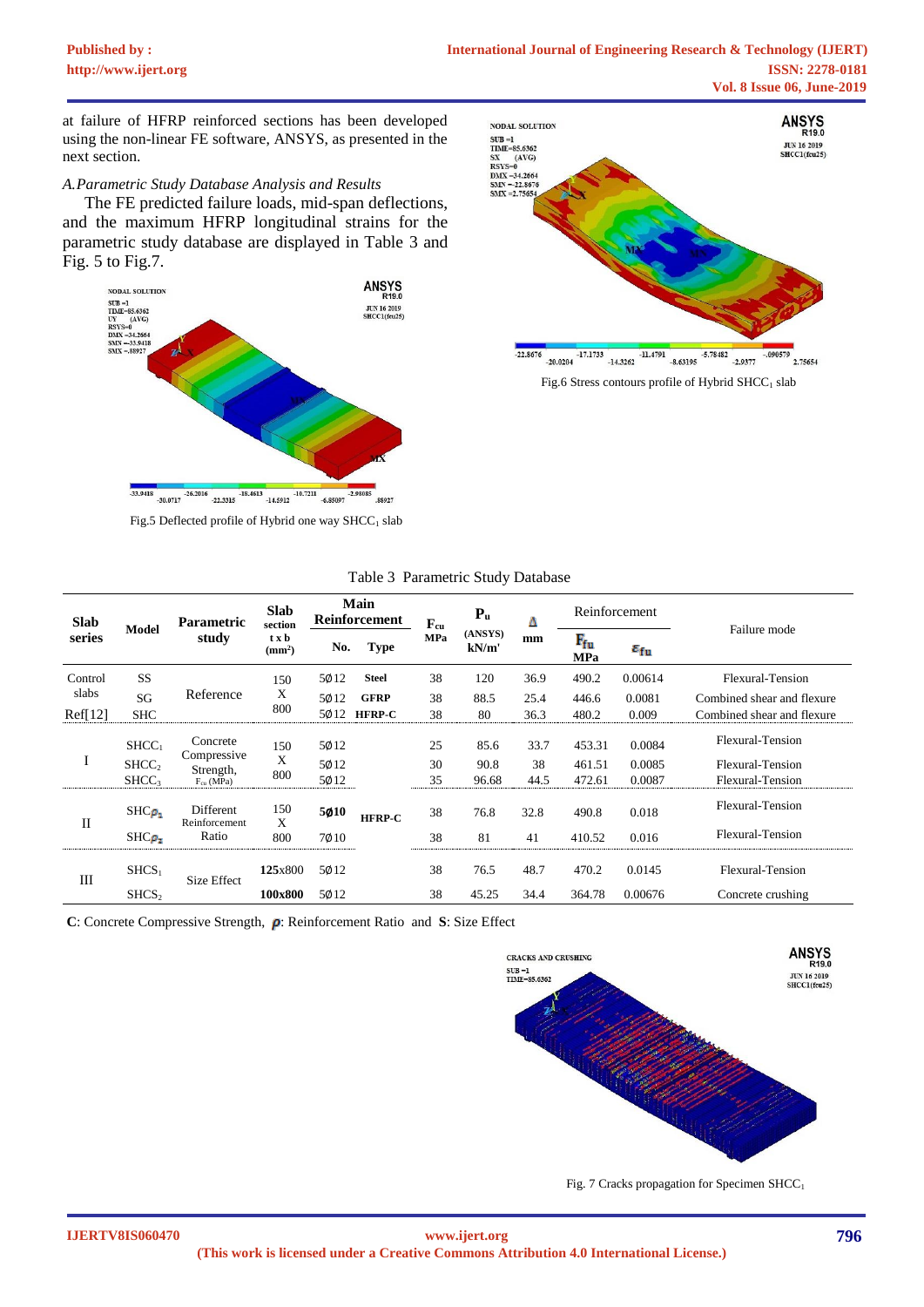# *B.Analysis Results of Parametric Study*

The parametric study for slab type (C) is carried out by assuming the volume of concrete for all modelling slabs are the same volume except SHA slab model. The main purpose of this study is to investigate the effect of using a new devolved HFRP on the stiffness and ultimate load capacity for reinforced concrete members.

# *1) The influence of increasing the Concrete Compressive Strength, Fcu:*

The case study under consideration includes the influence of increasing the concrete compressive strength on the flexural characteristics of the hybrid slab models at failure, such as the load capacity and the deflection capacity values. The study is conducted on four proposed models group I  $(SHCC<sub>1</sub>, SHCC<sub>2</sub> and SHCC<sub>3</sub>) respectively. Table 3 exposes$ the effect of varying concrete compressive strength on the flexural characteristics (Load capacity and maximum deflection) of the proposed model.



Fig.8 Load-deflection curves for group I

Table 3 compares the results obtained for the ultimate load values, taking into consideration the alteration of concrete compressive strength on the flexural characteristics of modelling slabs. It has to be noted that in case of using  $F_{\text{cu}} =$  $25$  MPa (SHCC<sub>3</sub>), the proposed ultimate load values increase by an amount of  $12.94\%$  in the case of model SHCC<sub>1</sub>, and by an amount of  $6.47\%$  in the case of model SHCC<sub>2</sub>. One can observe that the increases the concrete strength capacity by an average amount 16.67-40% for all experienced slabs models make convergence of the hybrid model to the conventional steel slab. This means that the existence of the high concrete strength for hybrid slabs has a major effect on the strength capacity values.

The three models of (Group I) are investigated in order to investigate the effect of concrete compressive strength. Fig.8 presents a comparison of the results of the ultimate deflection values. It has to be noted that there is slight difference in deflection between the studied slabs models, in case of  $SHCC<sub>2</sub>$  slab, the proposed values of the maximum deflection increase by an average amount of 2.98-20.6% for all hybrid slabs models compared with the conventional steel slab.

# *2) The influence of different reinforcement ratio*

In this part, the effect of changing reinforcement ratio of hybrid slabs on the characteristics of the flexural failure stage for the hybrid slabs is investigated. Two hybrid slabs with two different reinforcement ratio 0.327% and 0.458% are proposed and applied to the model  $SHC_{\rho_1}$  and  $SHC_{\rho_2}$ , respectively. Fig.9 investigate the effect of varying reinforcement ratio of hybrid bars on the failure characteristics of the proposed model.



Fig. 9 presents a comparison of the results of the ultimate load capacity. This study is applied to the model type C  $(SHC_{P_1}$  and  $SHC_{P_2}$ ) with the same concrete dimension as indicated previously. It has to be noted that the case of the hybrid slab model (SHC $\rho_2$ ) which had reinforcement ratio 0.458% had slight increase in ultimate load value by 1.25% compared to the experimental model SHC, whereas the case of the hybrid slab model (SHC $\rho_1$ ) with reinforcement ratio 0.327% had the maximum one 4% decrease.

Table 3 compares the results obtained for the maximum deflection values, taking into consideration the same models and the proposed reinforcement ratio indicated above. It has to be observed that there is slight decrease of the maximum value. The maximum deflection values for hybrid slab model  $SHC_{\rho_1}$  decrease by significant value of approximately 9.64% and increased by 22.58% for  $SHC_{p_2}$  model compared with the experimental model SHC.

## *3) The influence of Size Effect*

The influence of size effect for slabs by varying thickness of the slabs (Group III) on the characteristics of the failure stage for the hybrid slabs is studied herein. Two different slab thicknesses of values 100 mm and 125 mm are proposed and executed to the model SHC, as a case study. Fig. 10 explicates the effect of size effect on the fracture characteristics of the proposed model.

Table 3 presents a comparison of the results of the ultimate load values. This study is applied to the model (Type-C) with the same concrete compressive strength values as mentioned above. It has to be noted that the case of the hybrid slab model with slab thickness of 100 mm had the minimum ultimate load value, whereas the case of the slab thickness of 150 mm had the maximum one. The decrease in the ultimate load for two consecutive hybrid slab thicknesses (e.g. 100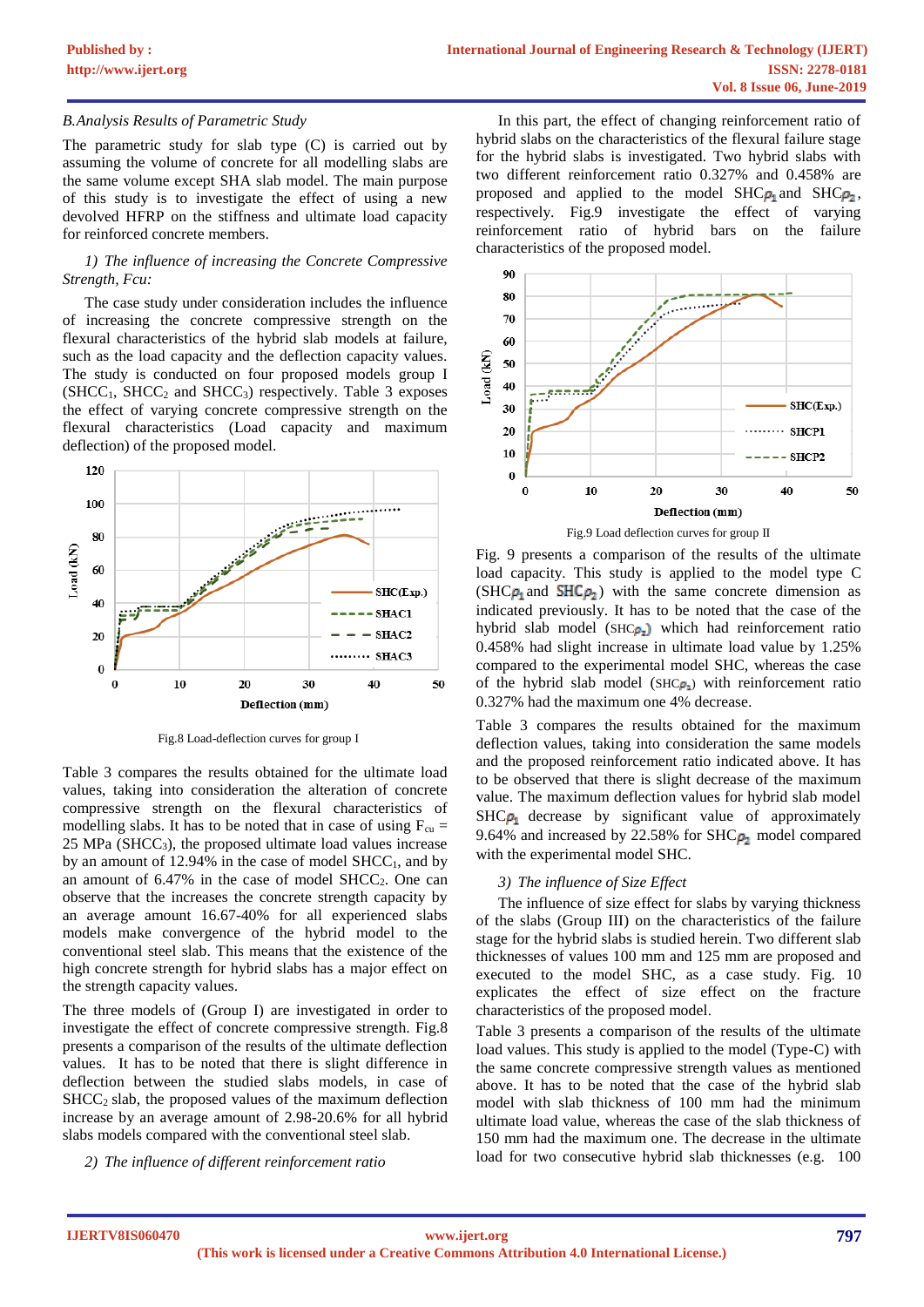mm and 125 mm) reached remarkable value of approximately 4.375-43.4% compared with hybrid slab SHC.



Fig.12 Load deflection curves for group III

Table 3 compares the results obtained for the maximum deflection values, taking into consideration the same model and the proposed hybrid slab thicknesses as presented above. It has to be observed that the case of the hybrid slabs model including lower slab thickness of 125 mm has the maximum value of the maximum deflection, whereas the case of the lower slab thickness of 100 mm has the minimum one. The decrease in the maximum deflection values for two consecutive slab thicknesses (e.g. 100 mm and 125 mm) reached a slightly remarkable average value of approximately 5.23% compared with hybrid slab SHC.

## IV. CONCLUSIONS

This study investigated the flexural behavior of concrete slabs reinforced with new developed locally produced hybrid bar (HFRP) with a core of steel wires. The combination of GFRP crust and steel core for the manufacture of reinforcing hybrid bars appears to be a developed technology for use in concrete structure applications.

- The GFRP/steel hybrid developed system is beneficial in terms of improving the serviceability, ductility, and energy absorption of the concrete structure member, But The load capacity of the hybrid slabs decreased by as much as 23.07 to 47.8% compared to the slab with normal GFRP bars, owing to the type of the hybrid bar.
- The tensile test exposed that the hybridization of the GFRP and steel wires in core presented an increasing in modulus of elasticity and low ultimate strength as compared to the GFRP bar. The bilinear behavior of the HFRP (Glass/steel wires) bar specified good ductility as compared to the brittle failure of the normal GFRP bar at the ultimate state without any sign of fracture. Hybrid bars (Type C) specimen showed the better tensile strength closer to normal GFRP and the ductility is higher than any other types of GFRP reinforcing products.
- A numerical proposed model based on the finite element theory can be used to examine the geometrical and mechanical characteristics in new developed hybrid slabs, resulting in a good agreement when comparing to available full-scale test data.
- Based on the finite element numerical study and the experimentally available results, the comparison of the load capacity values obtained by the proposed and experimental models leads to a good agreeable between them. An average increase in the proposed load capacity values of approximately 11.15% compared to the experimentally available data is concluded for all proposed models. However, a closer performance of the validation value of total deflection is observed for the developed hybrid models than that of the experimental results.
- The impact of increasing the concrete compressive strength for hybrid slabs increases the proposed load capacity values by an average amount 6.47 to 12.94% for all parametric models, leading to a minor effect on the load capacity. Moreover, the proposed values of the maximum deflection increase by a slightly average amount of 2.98 -20.6% for all slabs models.
- In comparison with the two suggested cases of reinforcement ratio involved in the parametric study, it can be observed that the more increase the reinforcement ratio is increase the ultimate load values by approximately 1.25 and increased the maximum deflection by 22.58%.
- Moreover, this study presented that the smaller the hybrid slab thickness is the smaller the ultimate load values and the closer the maximum deflection values are.

## **REFERENCES**

- [1] O. Choi, Y. Park, and H. Ryu, "Corrosion Evaluation of Epoxy-Coated Bars by Electrochemical Impedance Spectroscopy," Int. J. Concr. Struct. Mater., vol. 2, no. 2, pp. 99–105, 2010.
- [2] F. H. D. Rasheeduzzafar Maher A. Bader, and Mohammed Mukarram Khan, "Performance of Corrosion-Resisting Steels in Chloride-Bearing Concrete," Mater. J., vol. 89, no. 5.
- [3] G. B. Maranan, A. C. Manalo, B. Benmokrane, W. Karunasena, and P. Mendis, "Evaluation of the flexural strength and serviceability of geopolymer concrete beams reinforced with glass-fiber-reinforced polymer (GFRP) bars," Eng. Struct., vol. 101, pp. 529–541, 2015.
- [4] J. Lees, "Pe er ve rs io n Pe vi rs," vol. 11, no. November, pp. 375– 383, 2007.
- [5] A. Nanni, M. J. Henneke, and T. Okamoto, "Tensile properties of hybrid rods for concrete reinforcement," Constr. Build. Mater., vol. 8, no. 1, pp. 27–34, 1994.
- [6] J. Hwang, D. Seo, K. Park, and Y. You, "Experimental Study on the Mechanical Properties of FRP Bars by Hybridizing with Steel Wires," no. June, pp. 365–373, 2014.
- [7] C. Park, Y. Park, S. Kim, and M. Ju, "New emerging surface treatment of GFRP Hybrid bar for stronger durability of concrete structures," Smart Struct. Syst., vol. 17, no. 4, pp. 593–610, 2016.
- [8] D.-W. Seo, K.-T. Park, Y.-J. You, and S.-Y. Lee, "Experimental Investigation for Tensile Performance of GFRP-Steel Hybridized Rebar," Adv. Mater. Sci. Eng., vol. 2016, pp. 1–12, 2016.
- [9] M. Ju, S. Lee, and C. Park, "Response of Glass Fiber Reinforced Polymer (GFRP)-Steel Hybrid Reinforcing Bar in Uniaxial Tension," Int. J. Concr. Struct. Mater., vol. 11, no. 4, pp. 677–686, 2017.
- [10] J. F. Choo, Y.-C. Choi, S.-J. Kwon, K.-T. Park, and S.-W. Yoo, "Low-Cycle Flexural Fatigue Behavior of Concrete Beam Reinforced with Hybrid FRP-Steel Rebar," Adv. Civ. Eng., vol. 2018, pp. 1–13, 2018.
- [11] Y. Zhou et al., "Experimental investigations on corrosion resistance of innovative steel-FRP composite bars using X-ray microcomputed tomography," Compos. Part B Eng., vol. 161, no. October 2018, pp. 272–284, 2019.
- [12] M. Abo Elyazed, R. Eltahawy, Omar A. EL-Nawawy and Khaled S. Ragab "Flexural Behavior of Concrete Slabs Reinforced with Innovative Semi-Ductile Hybrid FRP Bars," International Journal of Scientific & Engineering Research(IJSER) Volume 10, Issue 6, June-2019 ISSN 2229-5518.